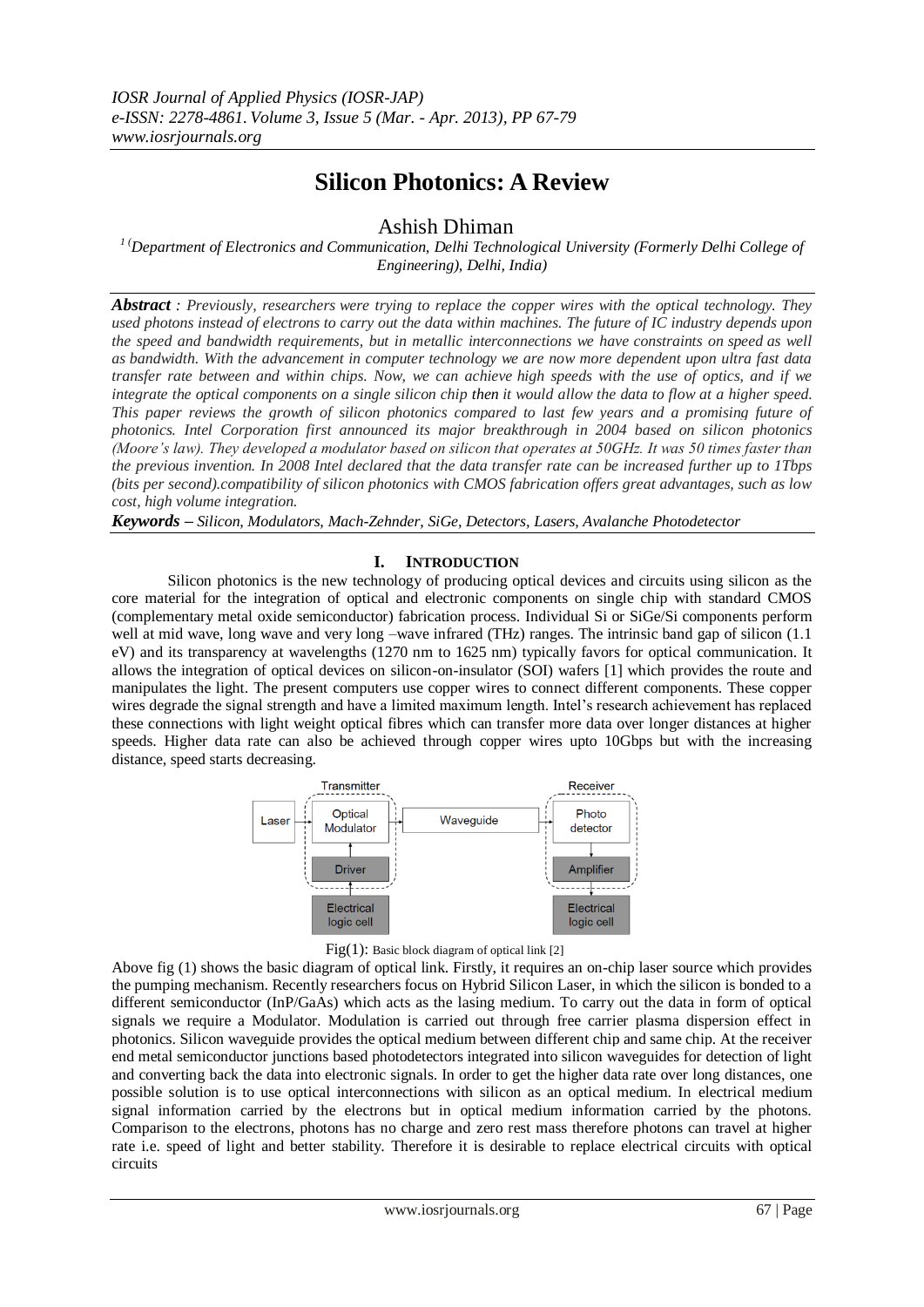

Fig(2): 50 Gbps silicon photonics transmit module [3]

Above fig(2) explains the 50Gbps optical link module generated by the Intel group (2007) [3]. Silicon chip presence at the centre of the board (lower side) provides laser light which travels through optical fibre, where a second silicon chip (upper side) detects the data on the laser and converts it back into an electrical signal. Optoelectronic systems integration on silicon on substrate (SOI) realizable with complementary metal-oxide semiconductor (CMOS) technology, allows low cost and large scale manufacturing for Si photonic devices. Further work going on the development of integration methods of low loss waveguides, high quality resonators, high speed modulators and optically pumped lasers on silicon chip for low cost and power consumption effective photonic circuits. This highly combination of Photonic technology fulfils the demands of numerous fields such as communication, computing, imaging and sensing. The most recent advancement involves encoding of high-speed data on an optical beam. This paper describes the photonic structures that are liable for Si based optic-electro communication link.

# **II. HIGH-SPEED SILICON MODULATION**

An Optical Modulator is a device which is used to modulate a beam of light with respect to an information signal. Various factors decide the performance of the modulators: (1) modulation depth (2) modulation speed (3) bandwidth. In ideal cases, we prefer high modulation speed, large bandwidth and low power consumption.



.



Fig (3) illustrates the modulation process where two wavelengths are combined. If two sine waves are perfectly matched (sync) then they are added together, resulting sine wave has twice the amplitude of the individual waves. In contrast, when two waves are completely out of sync, then resulting wave has no amplitude because two light waves cancel each other out [4]. Silicon is not considered to exhibit good electro-optic effect that could enable the modulation process but it favors the fabrication of various micro-optical devices. Silicon has transparency to infrared communication wavelength and has high refractive index which allows the miniaturization of photonic devices. In silicon integrated circuits modulation is come through by free carrier plasma dispersion effect.

Various constraints such as bandwidth, narrow waveguide, modulation efficiency, low power consumption is kept in mind while integrating optical modulators on silicon substrate. Keeping in that mind recently, researchers reduced the waveguide core size from the micrometer range, producing silicon nanowires with a height and width of about 500nm and less [5].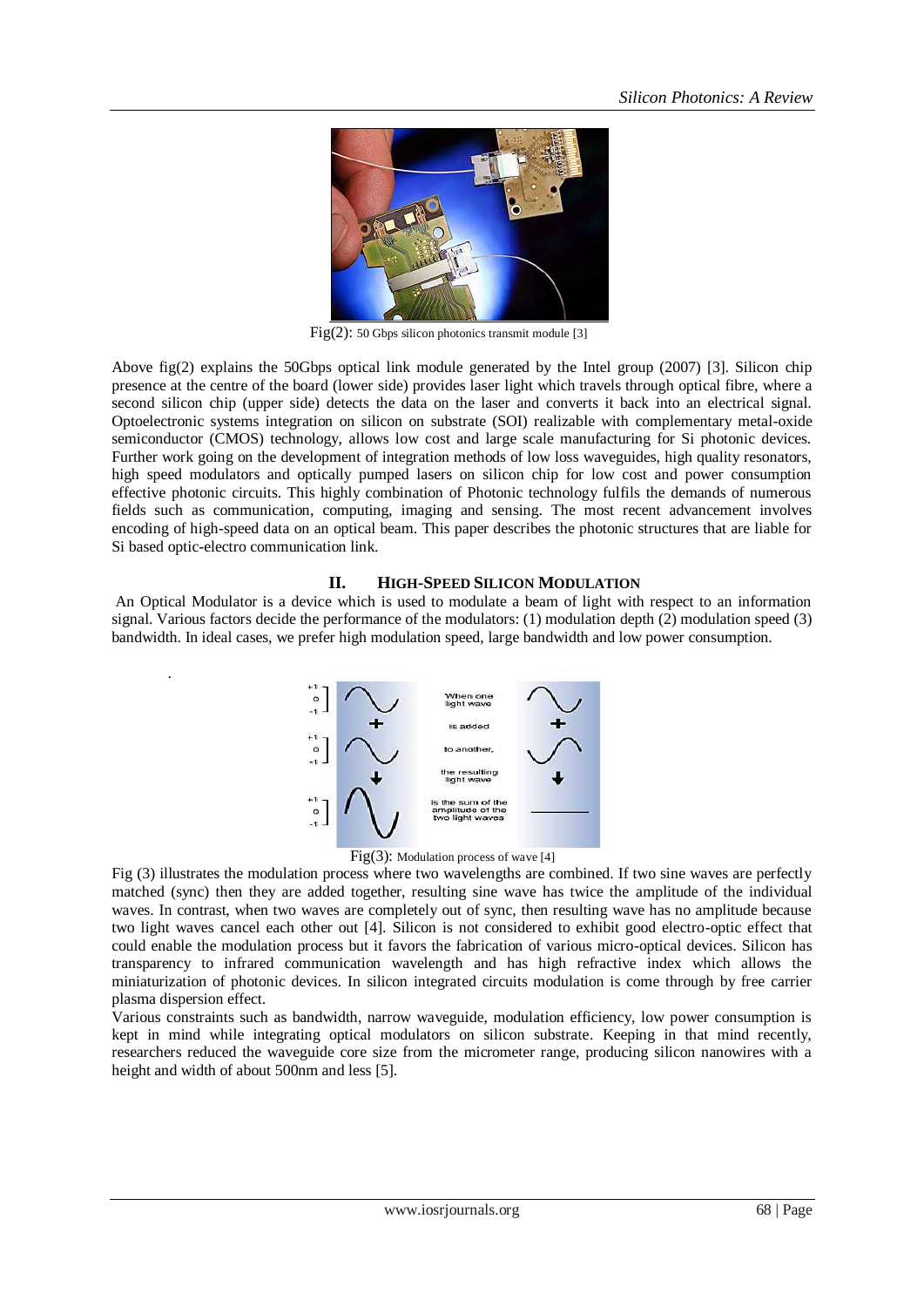

Fig(4): Illustrates the silicon-on-insulator nano-beam cavity with a plasmonic nano-antenna.

The cavity is formed by two tapered mirrors consisting of air holes in silicon rectangular nanowire (gray region, width  $W = 500$  nm and height h = 260 nm) with a silica substrate (blue region). The distance between the holes of the mirrors is a = 375 nm and the radius of the holes is  $r = 0.28a$ . The radii of the holes in the tapers are 0.24a, 0.22a and 0.19a, respectively. The diameter and the height of the gold nano-antenna are  $D = 135$  nm and Ha=500 nm, respectively [6]. Previously, we can achieve the speed up to  $\sim$ 10Gbps through silicon modulators but with the increasing demand of fast data rate we have to use the efficient and fast modulators. For high speed (>10Gbps), optical modulators based on electro-optic materials such as III-V semiconductors or LiNbO3 [7] are used in recent years. With these modulators, one can achieve modulation upto 50Gbps. It is not easy to achieve the high modulation because of crystalline structure of silicon, as it does not exhibit the linear electro-optic Pockels[8] effect and has a very weak Franz-Keldysh effect, Kerr effect [9,10] at optical communication wavelengths of 1.3 μm and 1.6 μm. Silicon also has high thermal coefficient (~2E-4)[11] which is not suitable for high speed operation of modulators. Recently, it has been shown that strained silicon (Ge/SiGe) structures have strong electro-optic effect due to quantum-confined Stark effect[12] making it desirable for optical modulation. Combining, modulators with recently developed hybrid silicon lasers, one could create a single chip that can transmit data at 1Tbps data rate. For fast optical modulation, free carrier plasma dispersion effect is considered, which is related with the concentration of free carriers in a semi-conductor, which changes both real and imaginary part of the refractive index. Change in the refractive index due to plasma dispersion effect can be used for modulation in two ways (1) Phase shifter /modulator (2) Resonant structures. Phase shifter /phase modulation configuration depends upon MachZehnder interferometer (MZI) which is used to determine the relative phase shift from the variations of refractive index in one or both arm of wave-guide. MZI configuration describes the two optical modulators structures based on carrier depletion and carrier accumulation mode.

# **III. Metal-oxide semiconductor (MOS ) Capacitor-Based Silicon Modulator**



Fig(5): Cross-section view of the MOS capacitor-based on silicon optical modulator.

In case of this modulator, modulation is achieved by driving the MOS capacitor in the accumulation mode of operation. Positive voltage  $V_D$  applied on the gate, which forms the depletion and inversion layer across the waveguide region. Due to this positive voltage large amount of silicon charge carriers accumulate in the depletion region which changes the refractive index. Change in refractive index further changes the phase shift and attenuation in one or both arms of interferometer.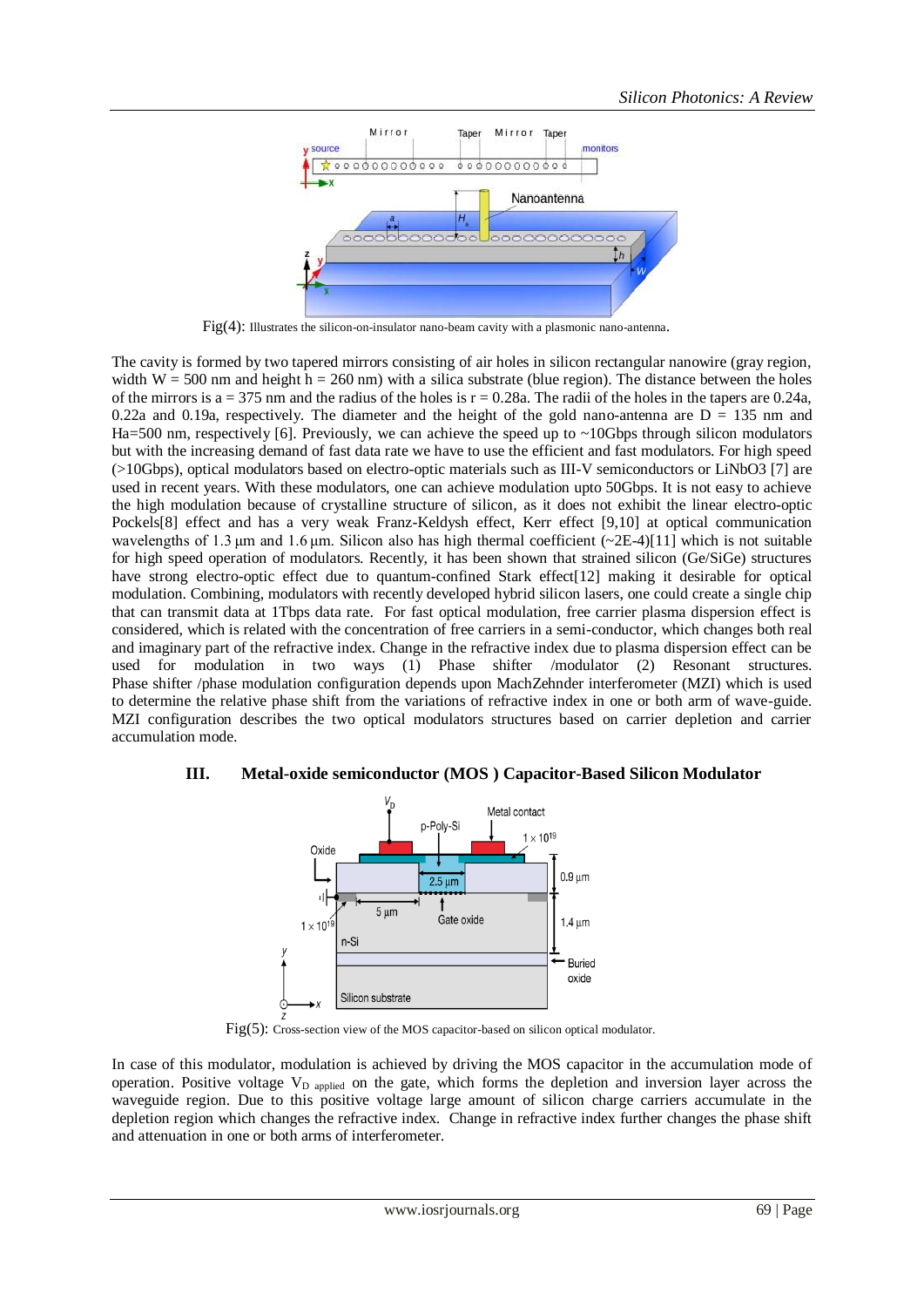

Fig(6): a) Phase shifter in both arms of MZI, b) Drive voltage change with relative transmission

When light enters into MZI it will split up into two beams in both arms of the interferometer. Phase shifter changes the relative phase shift between the two beams and modulation is achieved on the output of interferometer**.** Changes in the phase shift and attenuation in the arms of interferometer generated from the plasma dispersion effect. MOS capacitor also improves the modulation efficiency. Speed of charge carriers in MOS capacitor is independent upon minority carrier"s lifetime but depends upon the device resistance and capacitance. The optical loss of the phase shifter in high-speed section is 10 dB/cm and 5.2 dB/cm for the lowspeed sections. MZI modulator gives a total insertion loss of 19 dB consisting of 9 dB coupling loss and 10 dB on-chip loss. Out of 10 dB on-chip loss, 3.5 dB is due to the high-speed (RF) sections, 2.5 dB due to the lowspeed (bias) sections[13]. Phase efficiency can be further be improved by reducing the waveguide dimensions and reducing the gate dielectric width. First breakthrough in MOS capacitor shown by Intel in 2004, with modulation bandwidth exceeding 1GHz[14].

# **IV. P-N Or P-I-N BASED SILICON MODULATOR**

Modulation is achieved in these modulators by operating the p-n diode[15] in reverse bias and in the carrier depletion mode. It is also based on MZI configuration and improvement of the MOS capacitor based modulators. Because of the reverse bias it requires low input power and independent of minority carrier life time i.e. no speed problem. But its main drawback is its low modulation depth which occurs due to overlap between the active electrical region and optical region.



In this modulator, the dielectric layer between two doped regions replaced with the p-n junction. This structure arrangement reduces the modulator capacitance hence improved the bandwidth. The concentrations of n type are higher than the p type results carrier depletion mainly occurs in p type. It leads to better phase modulation efficiency because the hole density change results in a larger refractive index change as compared to the electron density change as indicated by[16]. Phase shift provided by the reverse biased p-n junction embedded in MZI arms shown in fig(8)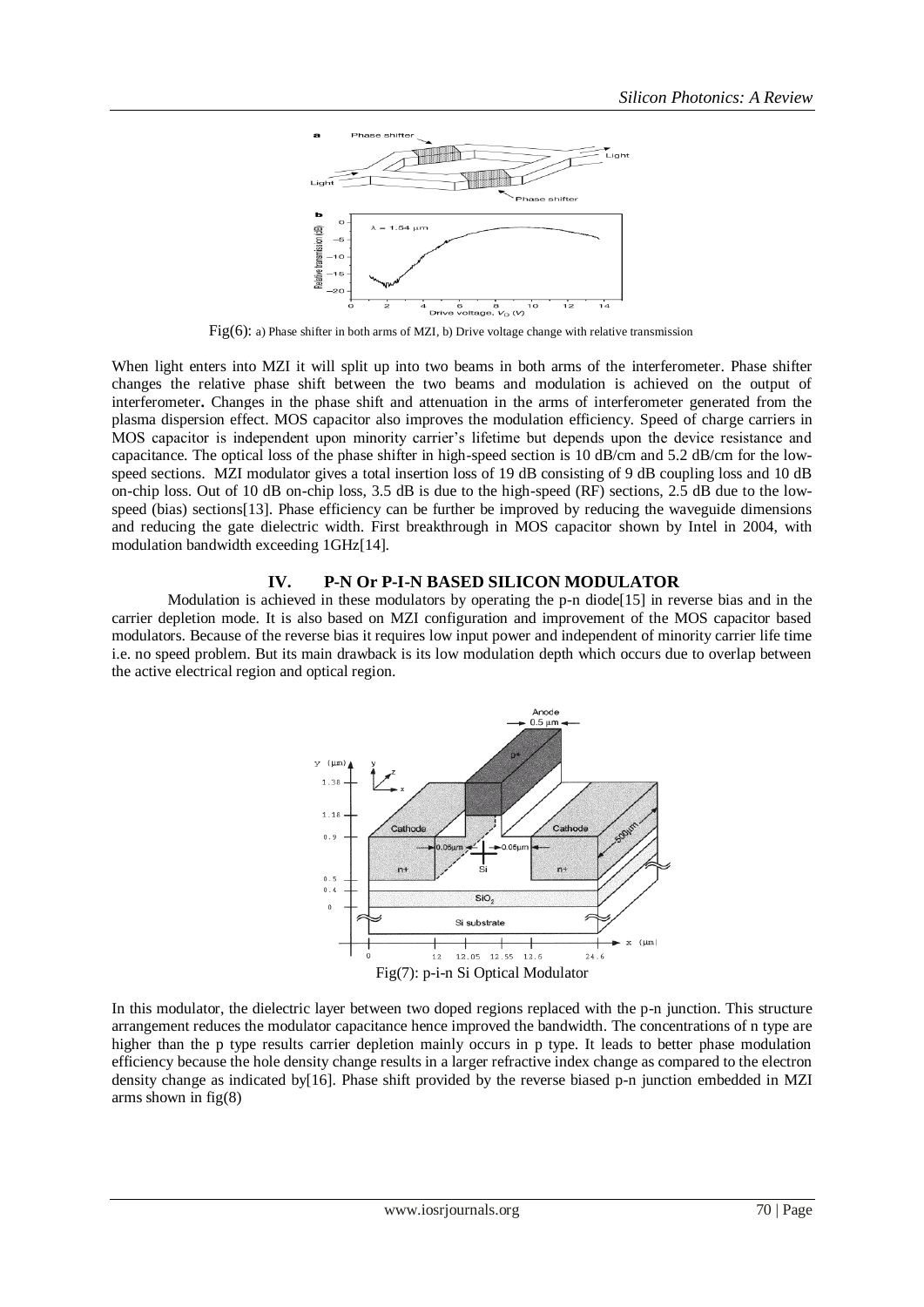

Fig(8): Phase modulator embedded in MZI arms.

The first carrier depletion-based silicon modulator built by Gardes et al. in 2005[17], bandwidth of 50GHz. After few years, Basak et al. in Intel came through with modulator (p-n diode based) with data rate of 40 Gbps and bandwidth of 30GHz[18,19]. Although carrier depletion modulators have higher speed operation but it requires improvement in the modulation depth.

# **V. Energy Harvesting**

Sasan Fathpour and Bahram Jalali gave us another idea regarding optical modulators i.e. energy harvesting in silicon modulators. It is based on the consumption of pump energy that is being lost in two photon absorption (TPA) into some useful electrical power. For TPA to happen strong optical intensity light source is required. Modulation is carried out through electrical losses caused by TPA[20].The input optical power and wire cross-section are kept in such that optical intensity is high enough to induce the TPA. TPA induced free carriers give us V-I characteristics similar to the solar cell. These devices give us electrical power whenever biased in the fourth quadrant.



Fig(9): V-I characteristics in the fourth quadrant with negative power dissipation [20]

Above fig(9) shows that whenever device in fourth quadrant electrical power generated and device performs as a modulator otherwise energy is dissipates in the form of heat. Energy harvesting is significant for VLSI industry where high number of devices integrate on single chip resulting large dissipation of heat.

#### **VI. Electro-absorption modulators**

Electro absorption modulators are a semiconductor device that modulates the intensity of laser beam via electric voltage. Principle of operation based on the Franz–Keldysh effect. Compared to plasma dispersionbased modulators, absorption type modulators have high operating speed, low power dissipation and low operating voltage. Through these modulators a modulation bandwidth of 10 GHz can be achieved. Recently, it has been shown that strained silicon (GeSi)[21] or Ge/GeSi[22] multiple quantum wells also exhibits linear electro-optic refractive index modulation.

#### **VII. Hybrid Silicon Modulator**

Efficient modulators should have large bandwidth, high speed operation and good modulation efficiency. Modulators based on MZI have bandwidth close to 100nm while electro-absorption modulators are less than 30nm. Therefore for high speed operation, hybrid silicon modulators are developed, where the III-V material epitaxial layer grow on silicon-on-insulator (SOI) wafer by wafer bonding techniques[23]. LiNbO3 is the most widely used material as electro-optic modulators. It has high electro-optic coefficient and mature fabrication technology making it suitable for modulation applications. Previously, LiNbO3 modulators have modulation speed of 20Gbps but now ultrafast LiNbO3 of 60Gbps have been developed by titanium (Ti) diffusing [7].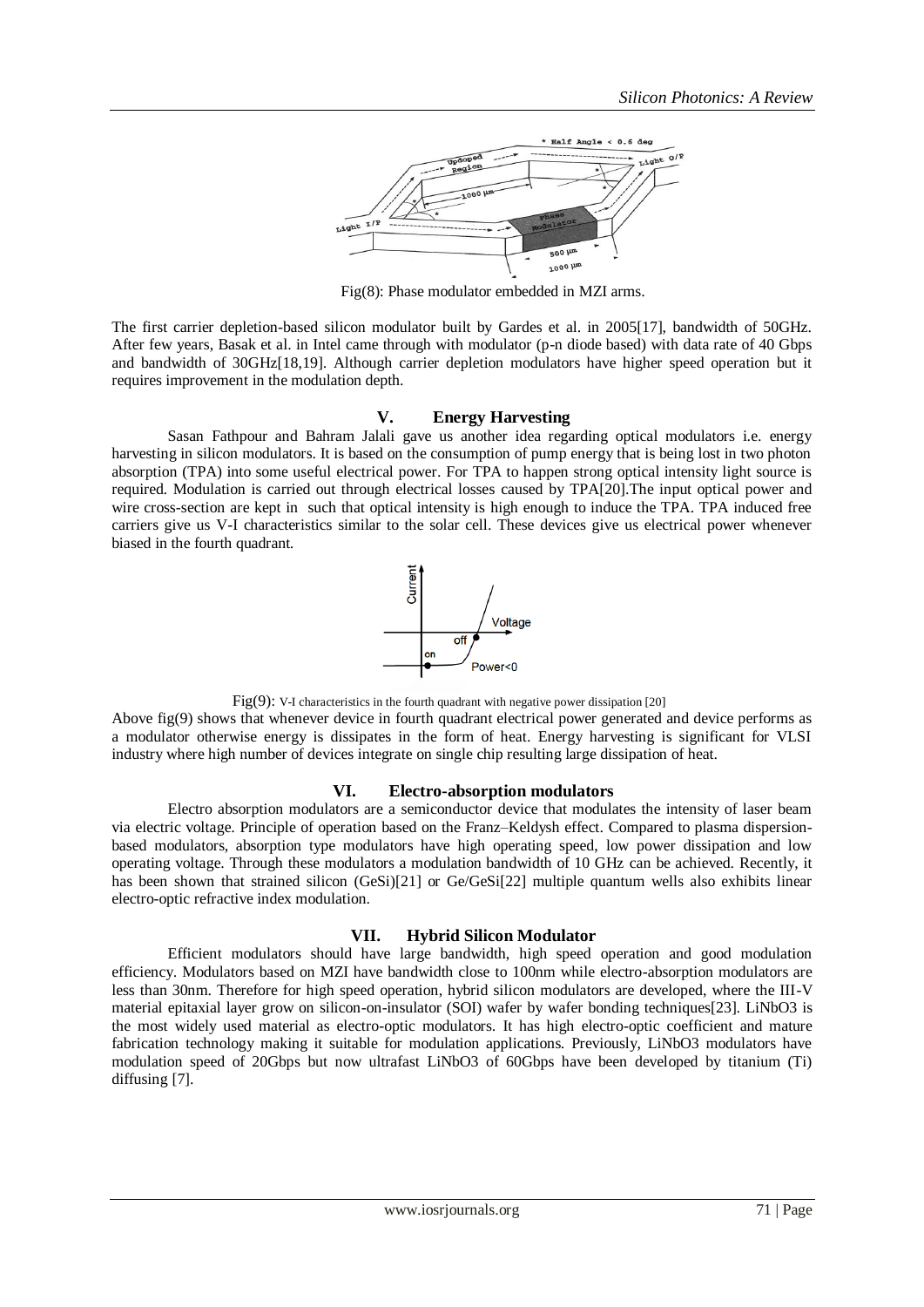



Input signal is provided by the feeder which is further divided into two signals on the modulating electrodes E1A and E1B with same phases and amplitude. Phase shift provided by the arms of MZ interferometer in opposite direction. These Modulators were fabricated by the polarization reversal technique[24,25,26]. Modulators based on MachZehnder (MZ) or Electro-Absorption (EA) provides data rate higher than 10Gbps whereas MachZehnder structures on Lithium-Niobate (LiNbO3) give us data rate up to 60Gbps.To achieve higher data rate various new modulations format such as OPSK (Quadrature Phase Shift keying), DQPSK (Differential Quaternary Phase-Shift Keying)[27] are under progress. Recently, these formats based LiNbO3 modulator give us 80Gbps data rate. Currently, researcher"s works on the multi-level modulation format based on MQAM (Quadrature-Amplitude Modulation) applied on single carrier to achieve the data rate of 100Gbps or beyond. Another approach supporting the higher data rate is the division of transmitted signal into sub carriers. These sub carriers are aligned orthogonally with the same symbol rate. Recently, Intel has also demonstrated 50Gbps optical link and their future work of achieving 1Tbps based on the sub carrier"s modulation[3].



Fig(11): Showing (a) Transmitter (b) Receiver with wavelength division multiplexing

Transmitter chip includes four hybrid silicon lasers (InP), generates four different colors of continuous-wave laser light or wavelengths. Wavelength division multiplexing (WDM) increases the number of channels in the fiber which increases the bandwidth. From the four hybrid silicon lasers, light beams travel into an optical modulator that encodes data on to them at 12.5Gbps. These four beams further combined to a single optical fibre for a total data rate of 50Gbps. At the receiver link, chip separates the four optical beams and directs them into photo detectors, which convert them back into electrical signals. Based on this model, research has been going on to achieve data rate of 100Gbps or further.

# **VIII. Photodetectors**

Photodetectors is the semiconductor devices which convert the optical signals into electrical signals. Photodetectors should have high sensitivity in operating wavelength, high response speed, low noise, high reliability and low biasing across the detector. Photoconductor is the simplest and basic detector consists of single semiconductor slab across which electric field is applied. But it has high dark current noise and high response speed. Instead of this reverse biased pn junction has low dark current noise. Therefore photo detectors consist of p-n junction, works under a reverse bias voltage. Reverse bias voltage across the pn junction increases the reverse current and width of the depletion region. Thickness of the depletion region further increases the quantum efficiency but the response time increases. Photo detector performance mainly depends upon three factors (1) Responsivity (2) Dark current (3) Bandwidth.

Dark current is the small electric current shown by the detector under no input light signals. It is also referred as reverse leakage current in detectors. Responsitivity determines the receiving efficiency of the detectors and calculated as

$$
R = \eta \frac{\theta}{h\nu}
$$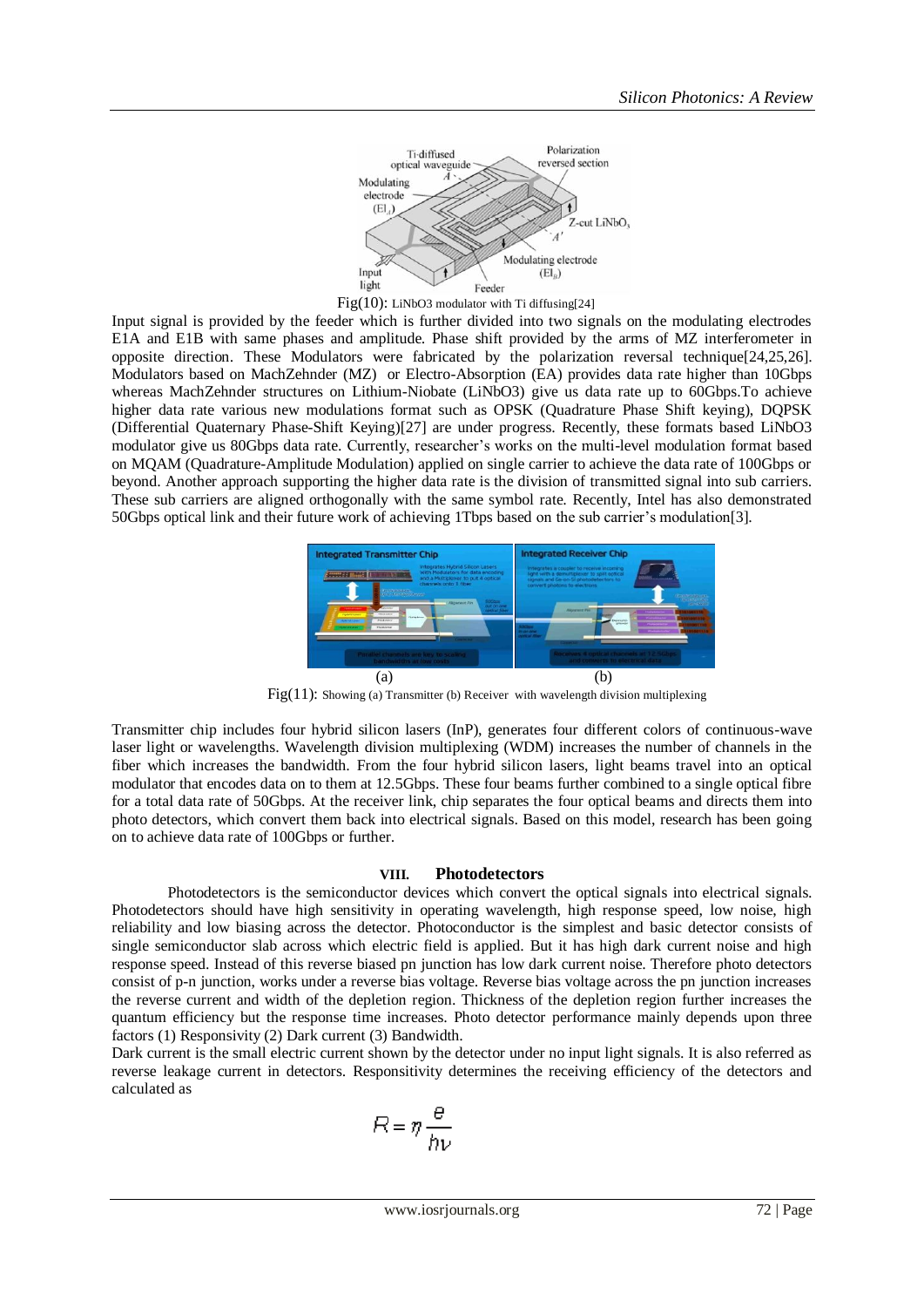Where hv is the photon energy,  $\eta$  is the quantum efficiency, and e is the elementary charge. Efficiency can be increased by adding an intrinsic area in pn junction. When device operates in reverse biased then width of depletion region becomes equal to the intrinsic region. Therefore it increases the light absorption area and increases the quantum efficiency. Quantum efficiency can also be increased by using Anti-reflection coating on the surface. Bandwidth of the photo detectors depends upon junction capacitance and the generation of carriers across the junction. Bandwidth related to junction capacitance (Cj) given as

$$
f_{BW} = 1/(2 * \pi * R_{LOAD} * C_j)
$$

With the increase in depletion width due to reverse, capacitance of the depletion region increases therefore bandwidth (response speed) increases. In most cases, detectors can have larger responsivity, but it will also increase both the dark current and the capacitance and hence reduces the sensitivity and the bandwidth, respectively[28]. Semiconductor materials, such as Si, Ge, and III-V material, like GaAs, InP, have been used for the manufacturing of hetrojunction photodetectors. Figure(12) compares the absorption coefficients of different semiconductors including Silicon. From this fig $(12)$  it can be seen that Si and GaAs have very low absorption coefficient while Ge and some other III-V materials have considerable absorption coefficient



Fig(12): Absorption coefficient as a function of their wavelength. The green dashes mark typical wavelengths for telecommunications windows of 1310 and 1550 nm [29]

#### **Silicon Detectors**

From the fig(12) it is clear that Si exhibit transparency in the 1300–1550 nm operating wavelength range because of its low absorption coefficient it is not a suitable material for fibre-optic communication application. But it performs well under 1000nm, where band-to-band absorptions happen. To solve this problem, we can approach to three structures; Schottky structure, III-V heterogeneous detectors, or Ge detectors built on silicon substrates.

# **IX. Schottky Detectors**

Schottky detectors are also known as metal semiconductor diode, consists of a thin metal layer  $($   $\sim$  100 Å) on a lightly doped p-type Si, forming a Schottky barrier at the material interface. Schottky barrier results the depletion layer between the metal and semiconductor junction also known as the absorption region. The barrier is usually 0.2–0.6 eV for p-Si, while the value is a bit smaller for n-Si with the same contact metal. Main advantages of Schottky detectors that it is majority carrier device, not dependent on minority carrier"s lifetime therefore no delays problems. It has also high response speed (150GHz) and compatible with standard CMOS technology. But its drawback is the low quantum efficiency. Quantum efficiency can be improved by merging the dielectric waveguide using transparent conducting electrodes and employing surface Plasmon polaritons (SPP) [30,31]. Fig(11) shows below symmetric and asymmetric surface Plasmon Schottky contact detector. Scales et al. demonstrated symmetric structure with responsivity of 0.1 A/W and dark current of 21nA[32]. In the symmetric structure, fabrication process is complicated as it involves the realization of thin metal films buried in semiconductor in order to simply the fabrication process Berini`s group proposed the asymmetric Surface Plasmon polaritions photodetectors[33,34].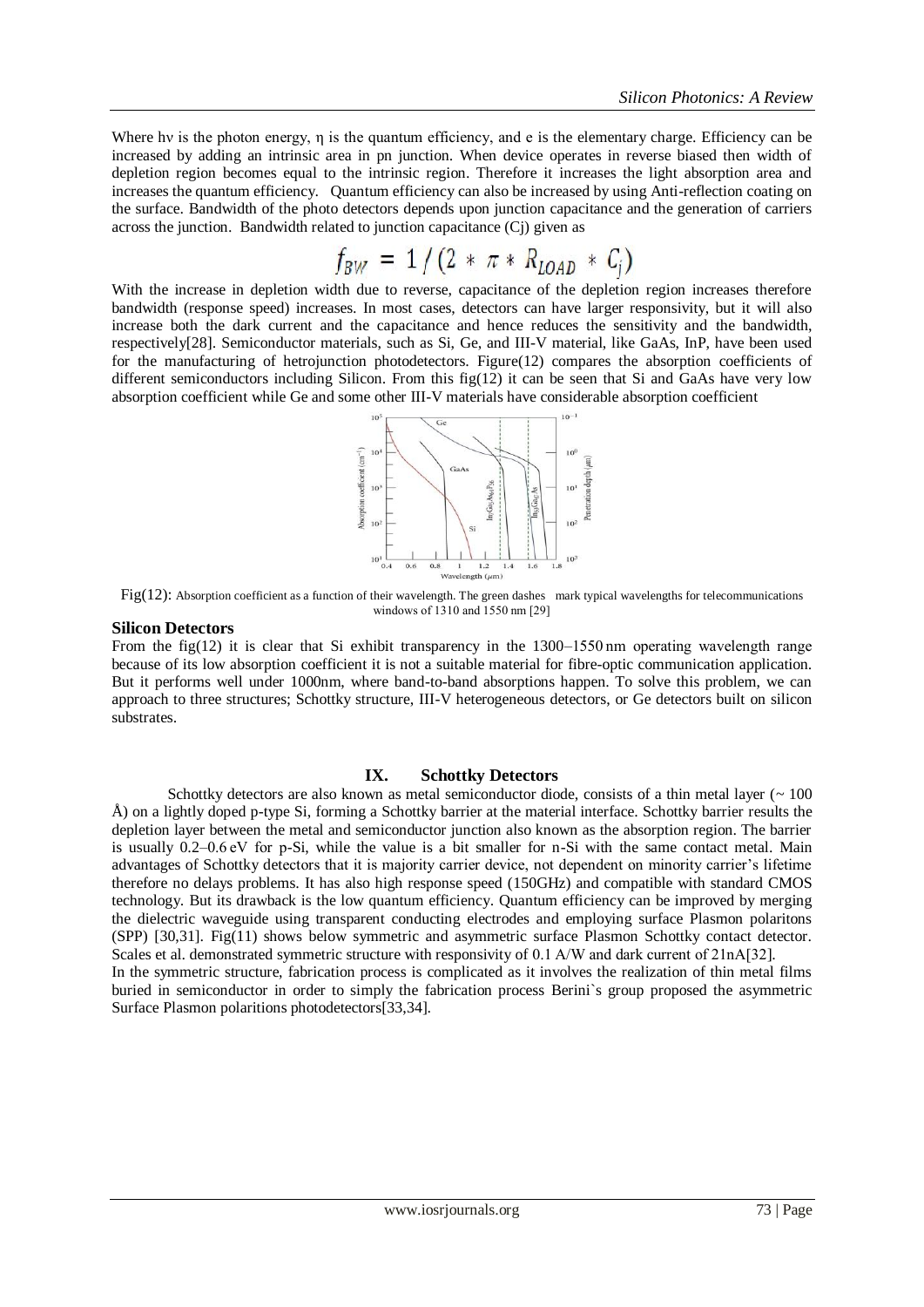

Fig(13): Scheme diagram of examples of (a) symmetric and (b) asymmetric surface Plasmon Schottky contact detector.

# **X. III-V Heterogeneous Detector**

III-V semiconductors have direct band gap and compared to silicon III-V-based detectors have wider absorption bandwidth and relative low dark currents. But the lattice structures of III-V materials are different from the Si therefore these semiconductor materials cannot be directly grown on silicon. One solution to this problem is the heterogeneous integration of III-V layers on silicon substrate using advanced wafer bonding technique. In earlier times III-V detectors (GaAs,) are not compatible with CMOS technology approach. But in recent times some of them, like InGaAs/InP built on the SOI substrate using heterogeneous integration approach. This integration process achieved by the DVS-BCB adhesive die-to-wafer bonding process [35].In fig (12) metal-semiconductor-metal photo detector (MSM) using an InGaAs absorption layer were realized. Coupling is formed between the SOI waveguide and photo detector by the vertical directional coupling between the SOI waveguide and the lossy III-V waveguide mode. The dark current of the device was 3.0nA at a bias voltage of 5V, while the responsivity of detector is 1.0A/W at 1.55μm and a bias voltage of 5V[36].



Fig(14): (a) Top view of the fabricated III-V metal-semiconductor-metal photodetectors integrated on an SOI waveguide platform (b) cross-section of the device.

# **XI. Germanium Detector built on Silicon**

Ge has indirect bandgap structure similar to Si but its band gap energy is less (0.7ev versus 1.1ev for Si) compared to Si. Therefore it has higher absorption coefficient up to wavelength of 1550nm [29]. Today, most of the researchers work on Ge-on-Si photodetectors because of its high responsivity behavior in near IR wavelength, its optoelectronic properties and compatibility with CMOS fabrication. Ge/GeSi can be deposited by chemical vapour deposition process (CVD). In these photodetectors main difficulty comes in growing o epitaxial films of Ge on Si. Due to the high lattice constant of Ge 4% greater than the silicon, there is always mismatched in their structures. This will cause defects while growing Ge layers on Si such as dislocations in their densities arrangement and high power loss. These defects greatly affect the performance of the photodetectors. To overcome with this problem we have two different approaches (1) selectively growing of Ge on Si (2) two step method of growing Ge. In the selective approach we generally use Si3N4 as the dielectric mask through which Ge layers grow on the silicon. Deposition of layers of Ge is done through chemical vapour deposition (CVD) through the exposed areas develop over the dielectric mask[1,9]. In two step method Ge layers grow epitaxially on Si under controlled temperature. Initially, Ge layer of 30 nm grown on Si at a temperature of 320–360°C. In the second step continuous growth of Ge desired over the Si at a higher temperature greater than 600°C. Later on Loh et al. [37] demonstrated modified two step approach, which includes growing of ultrathin (2~30 nm) Low Temperature SiGe buffer layer prior to the deposition of Low Temperature Ge layer and High Temperature Ge layer.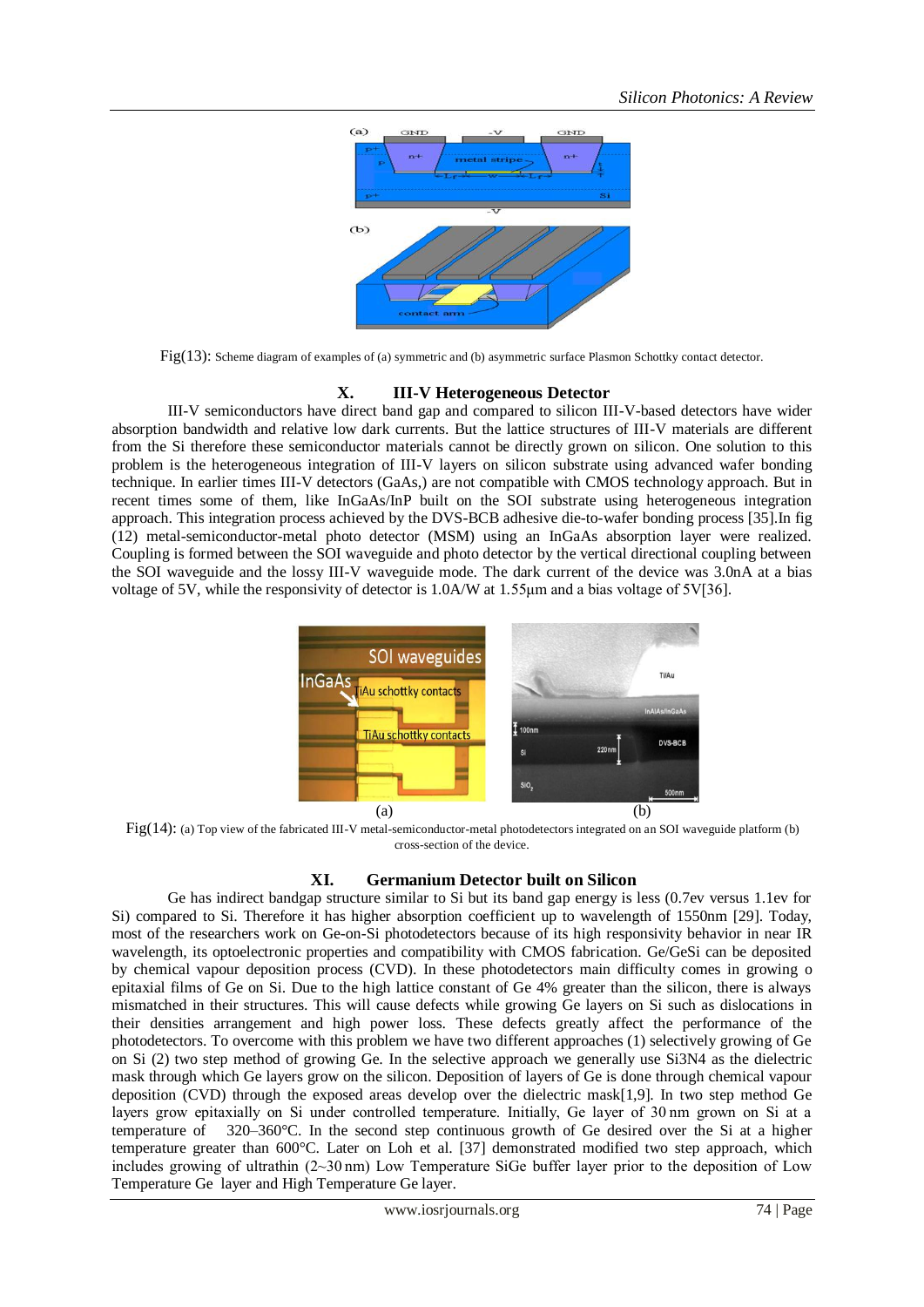There are two structures of Ge-on-Si p-i-n photo detectors (1) normal-incidence type (2) waveguide type. Waveguide based photo detectors is better than normal-incidence photo detectors on the basis of quantum efficiency and bandwidth. Waveguide detectors have smaller area than the incidence type, about ten times. There has been great progress going on Ge on Si photo detectors. Vivien et al. demonstrated the Ge detector with bandwidth of 42 GHz and responsivity at 1 A/W operating at 1550 nm wavelength [38]. Feng et al. also showed the zero bias Ge detector with 17.5GHz bandwidth[39]. CMOS integration process lowers down the bias voltage across the detectors, reduce the dark current, power absorption and operating voltage of chip. Recently Luxtera[40] and MIT[41] demonstrated Ge detectors of 130 nm and 180 nm respectively integrated with CMOS technology Currently, a zero bias Ge detector with 17.5 GHz has been demonstrated by. In 2010, Kang group reported Ge detector with high sensitivity at 4 dB and speed at 10Gb/s.

# **XII. Avalanche Photodetector**

Avalanche photodiode detectors (APD) have better sensitivity than the p-i-n type detectors and exhibit larger gain bandwidth product. Ge-on-Si APD gives us better performances than the III-V detectors. In a avalanche based photodetectors number of charge carriers increases by 10-100 factor due to multiplication of charge carriers. Therefore it increases the sensitivity, bandwidth and helpul in long distance transmission. Progress work going on the development of low cost Ge-on-Si APD with data rate of 40Gbps. Recently the Intel-UCSB team has demonstrated a 340 GHz gain–bandwidth Ge–Si avalanche photodiode using CVD growth of Ge and Si layers at 850°C[42].

# **XIII. LIGHT EMITTERS AND LASER**

Si has an indirect bandgap structure which implies that radiative recombination requires emission or absorption of phonon. The involvement of phonon makes it very inefficient light emitter. Several progresses have been made in silicon based light emitters and laser sources. Initially researchers focus on the quantum dot lasers and fusing of impurities into silicon such as neodymium but these attempts are not useful. Later on researchers work on some other alternatives. In 2002[43] ,idea was proposed of using Stimulated Raman Scattering (SRS) in silicon waveguides. Two years later, Jalali's group demonstrated the first Si laser based on Raman Effect at UCLA. But it has free carrier absorption (FCA) and mean carrier lifetime problems which make it impossible to achieve the gain in silicon waveguides. FCA occurs when a material absorbs a photon and a carrier is excited from a filled state to an unoccupied state (in the same band). FCA is removed by integrate the waveguide structure into the intrinsic region of a PIN diode, which is reverse biased so that the carriers are attracted away from the waveguide. In 2005[44], Intel Corp. reported the first continuous-wave (CW) Si Raman laser based on reversed biased p-i-n Si waveguide structure. Si properties like high optical damage threshold, high thermal conductivity and large reflective index contributes the silicon as an excellent element for Raman crystal. Si Raman laser operate well in 1550nm near-IR band but it has one problem i.e. the loss induced by twophoton absorption (TPA) and Free-carrier absorption (FCA). TPA is a nonlinear loss mechanism, it occurs when two photons combine their energies to boost an electron in the valence band to the conduction band. Silicon Raman lasers are considered to be the ideal light sources because of its unmatched wavelength purity and the possibility of extending the lasing wavelength into the mid-infrared region. Researchers also found that the action of silicon nanocrystals on erbium ions give us a new base for silicon based optical amplifiers and laser sources. The main advantages of erbium-doped silicon is (1) easy to fabricate(2) CMOS compatible(3) wavelength suitable for optical communication(4) optical activity demonstrated. For improving the emitter efficiency multi layered structures of Er doped Si nanocrystals preferred. Efficiency is also dependent upon the doping concentration and device geometry. Main problem with erbium doped silicon is that it forms the Auger process because erbium is electrically active and its high pumping mechanisms.

There is another light source in which III-V-based materials (GaAs and InP) are grown epitaxially on silicon substrate. Compared to Si, GaAs and InP have direct bandgap structure which favors the laser mechanism. But the major problem is large lattice mismatch between III-V-based materials (GaAS and InP) and Silicon which results dislocation of densities of 10E8–10E10 cm–2 [45] respectively. Another disadvantage is III-V materials epitaxial growth methods are not compatible with CMOS processing results large power loss. Various approaches have been made to remove the dislocations such as direct wafer bonding, strained super lattices [46], divinyltetramethyl-disiloxanebenzocyclobutene (DVS-BCB) adhesive bonding[7].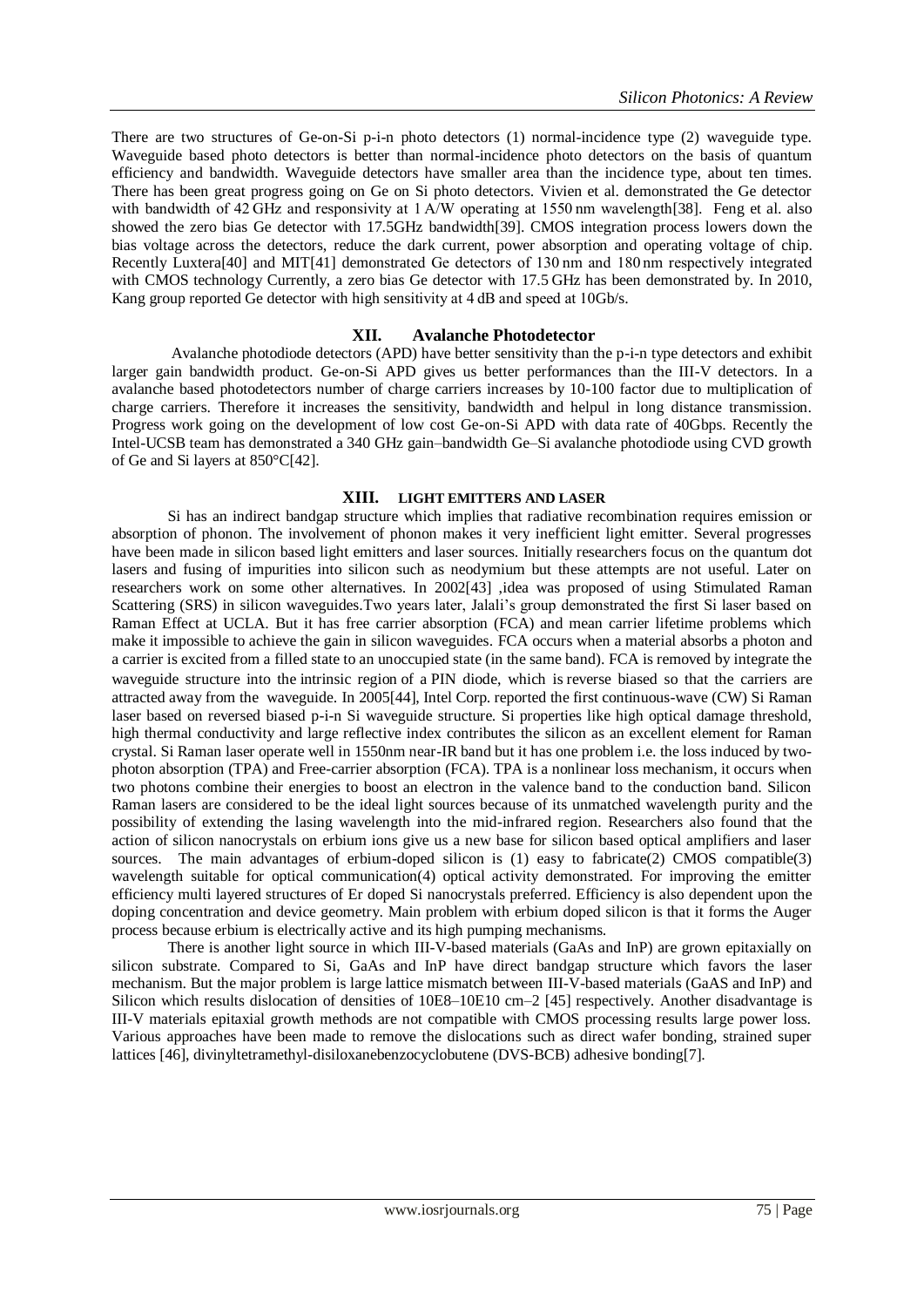

Fig(15): Injected carriers in iii–v epitaxial layers on top of a Si waveguide.

To overcome with the problem of III-V-based materials growth on silicon substrate, researchers now work on the optimized growth of III-V materials under low temperatures. One of the examples is InGaAs nanopillar (NP) laser compatible with CMOS processes. Another useful approach is Ge-on-Si (or SiGe-on-Si) epitaxial growth. Ge and Si both has mismatch in their lattice constant and thermal coefficients. Germanium has an direct band but it has the chances of radiative recombination because of its lower energy gap (0.8eV). High thermal coefficients of Ge also favor the radiative recombination because of reduction in tensile strain of is0.2–0.25% [47]. These are the basis of direct bandgap electroluminescence and optically pumped operation of Ge-on-Si lasers. MIT demonstrated the first Ge on Si continuous wave laser working at room-temperature, fabricated by epitaxial growth of 1.6μm \* 0.5 μm Ge waveguides on Si[48].



Fig(16): Ge epitaxial growth on Si and the electroluminescence behavior.

Instead of growing single material on substrate researchers developed the new formation where combinations of several materials grown on silicon substrate simultaneously. Hybrid silicon laser is a semiconductor device where III-V group materials fabricated on silicon substrate. III-V group materials have direct band gap structure compared to Si therefore in hybrid approach we use the light emitting properties of III-V materials with mature fabrication technique. In 2006, first electrical driven Hybrid Silicon Laser was developed with collaboration between the University of California, Santa Barbara, and Intel Corporation[49]. These lasers do not require any optical input and it can directly fabricate on to silicon chip. In the hybrid laser unpatterned III-V wafer is bonded to a patterned silicon wafer with optical waveguides. Silicon waveguides are patterned before laser fabrication so no alignment is needed between the unpatterned III-V wafer and the patterned silicon wafer.



Fig $(17)$ : Hybrid Silicon Laser (a) and the scan view (b)

.

When light or electrical signals drives the hybrid laser then light emits from active layer of AlGaInAs quantum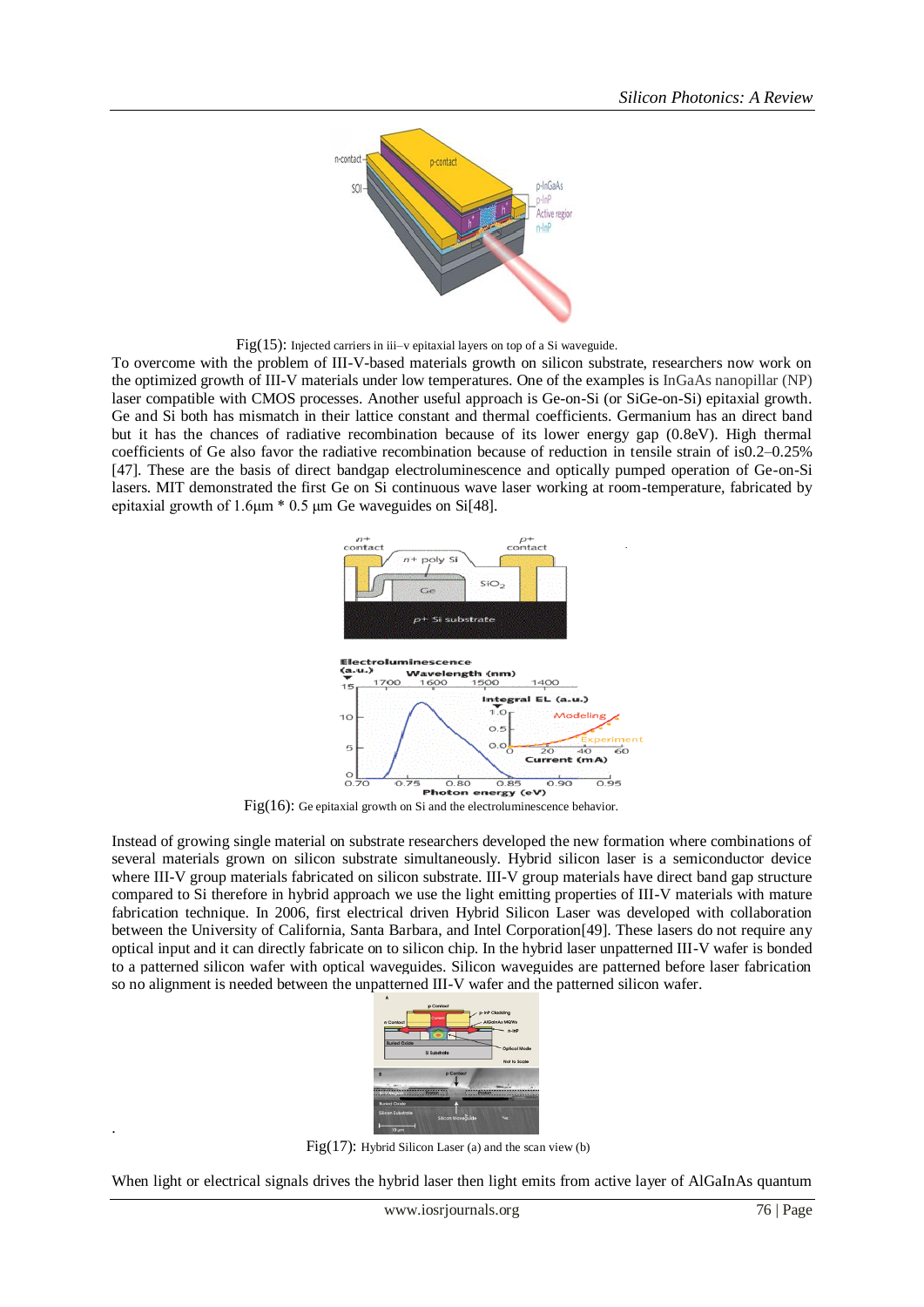wells in the III-V material couples into the silicon waveguide. In Hybrid Silicon Laser, III-V material used for optical gain/modulation and silicon used for optical wave-guiding medium. Gain can be varied by adjusting both the height and the width of the silicon waveguide and it is dependent upon the overlapping between the hybridwaveguide mode and the quantum-well region. Using this approach, a variety of discrete active devices such as distributed feedback (DFB), distributed Bragg reflector (DBR), ring fabry-perot and AWG lasers have been fabricated. Currently, Hybrid III-V on Si technology is the most advanced photonic integrated circuits on Si. Researchers now working on the new structures of hybrid laser e.g. Ring or disk geometries for hybrid laser. First electrically pumped hybrid Si micro-ring laser was demonstrated by Liang et al.[50].



Fig(18): (a) Hybrid micro-ring laser with a Si bus waveguide. (b)SEM image of resonator sidewall and bus waveguide

# **XIV. APPLICATIONS AND FUTURE ASPECTS**

Silicon photonics, extremely powerful technology in the recent trades, fulfills the demands for higher speed, efficiency, and low power consumption at lower costs. In silicon technology, various opto-electronics devices integrate on a single substrate connected with each other using narrow waveguides. Such circuits could be used to establish high speed transmission, increased bandwidth, reduced power consumption and decreasing latency problems. It can potentially increase the bandwidth capacity by providing micro-scale, ultra low power devices. Optical data transmission increases the data rate and eliminates the problem of electromagnetic interference. With these data rates one could imagine the videoconferencing with a high resolution that the actors or family members appear to be in the room with you. Optical link can transfer data over longer distances and faster than today"s copper technology; up to 50 GB of data per second. Recently, Intel Corporation launched their optical link connection operating 100Gbps[51]. Fujitsu Laboratories recently developed four wavelength integrated silicon laser for optical transrecievers. Work is in the progress for the new optic-interconnection of external devices to PCs. Intel introduced Light Peak, 2009 which replaces the USB and communicates the data at up to 10Gbps. Advancement in the field of silicon nanophotonic technologies leads new ideas in future computing systems and their architectures.

# **XV. DRAWBACKS**

(1) Silicon"s main drawback is its poor optical emission efficiency due to its indirect band-gap. Silicon has inefficient electroluminescence; therefore it suffers from light sources. For these reasons, R&D focuses on the development of practical silicon light sources. Lasers are preferred as a light source but it requires high pumping mechanism. Significant progress has been made in the field of hybrid silicon laser which allow low cost and provides efficient laser light. (2) Optical connections require precise alignment therefore it requires improved alignment technologies.(3) Heat dissipated by the laser source on chip.(4) Band-gap of silicon is larger than desirable making it impossible to detect light in the telecom spectral range 1.5 and1.3μm.(5) Current fabrication processes are localized for making pure electronics devices. Integrating photonic components on the same chip requires additional fabrication steps that may interrupt the standard process and affect the performance of the electronic components. (6) Integration of components increasing day by day on chip therefore power dissipation of components also increases across the chip.

# **REFERENCES**

- [1] R. A. Soref.: "The past, present, and future of silicon photonics", IEEE J. Sel. Top. Quantum Electron, 12, (6), pp. 1678– 1687, 2006.
- [2] Ali Okey, Thesis, SI-GE Photodetection Technologies for integrated optoelectronics, partialfulfilment of doctraldiss, Stanford University, 2007.
- [3] Http://www.intel.com/pressroom/archive/releases/2010/20100727comp\_sm.htm
- [4] Dr. Mario Paniccia, Victor Krutul, Sean Koehl, Intel Unveils Silicon Photonics Breakthrough: High-Speed Silicon Modulation, Technology@Intel Magazine, 2004.
- [5] Frederic Gardes, GoranMashanovich, GrahamReed,"Evolution of optical modulation in silicon-on-insulator devices", SPIE Newsroom. DOI: 10.1117/2.1200712.0985, 2007.
- [6] Ivan S. Maksymov,"Optical switching and logic gates with hybrid plasmonic–photonic crystal nanobeam cavities "Physics Letters A 375 ,2011 918–921.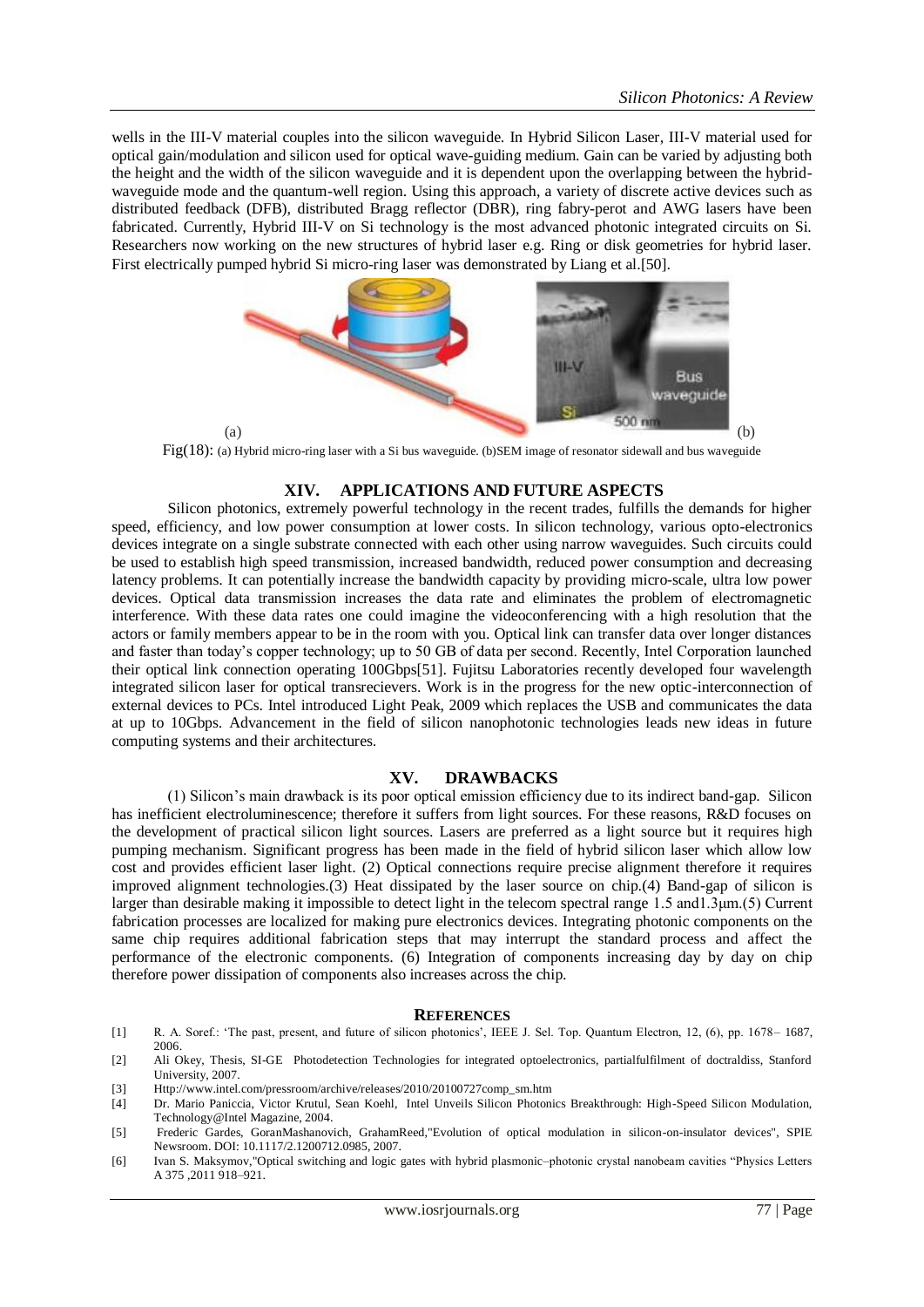- [7] K. Noguchi, "Ultra-high-speed LiNbO3 modulators," Journal of Optical and Fiber Communications Reports, vol. 4,no. 1, pp. 1– 13,2007.
- [8] R.S Jacobsen,K.N Anderson ,P.I.Borel,ETAl.,"Stranded Silicon as a New Electrooptic material, "Nature, Vol.441, No.7090.PP.199- 202.2006.
- [9] R. A. Soref and J. P. Lorenzo, "All-silicon active and passive guided-wave components for  $\lambda = 1.3$  and 1.6  $\mu$ m," IEEE Journal of Quantum Electronics, vol. 22, no. 6, pp. 873–879, 1986.
- [10] R. A. Soref and B. R. Bennett, "Electro optical effects in silicon," IEEE Journal of Quantum Electronics, vol. 23, No. 1, pp. 123– 129,1987.
- [11] G. T. Reed and A. P. Knights, Silicon Photonics: An Introduction, John Wiley & Sons, Chichester, UK, 2004.
- [12] Y.-H. Kuo, Y. K. Lee, Y. Ge, et al., "Strong quantum-confined Stark effect in germanium quantum-well structures on silicon," Nature,vol. 437, no. 7063, pp. 1334–1336, 2005.
- [13] L. Liao, A. Liu, R. Jones, et al., "Phase modulation efficiency and transmission loss of silicon optical phase shifters," IEEE Journal of Quantum Electronics, vol. 41, no. 2, pp. 250–257, 2005.
- [14] Ansheng Liu1, Richard Jones1, Ling Liao1, Dean Samara-Rubio1, Doron Rubin2, Oded Cohen2, Remus Nicolaescul & Mario Paniccia1,"A high-speed silicon optical modulator based on a metal–oxide–semiconductor capacitor", Nature427, 615-618,2004.
- [15] C. K. Tang, G. T. Reed, "Highly efficient optical phase modulator in SOI waveguides," Electron. Lett. 31, 451-452,1995.
- [16] Http://www.intel.com/products/processor/core2XE/qc\_prod\_brief.pdf.
- [17] F. Y. Gardes, G. T. Reed, N. G. Emerson, and C. E. Png, "A sub-micron depletion-type photonic modulator in silicon On insulator, "Optics Express, vol. 13, no. 22, pp. 8845–8854, 2005.
- [18] L. Liao, A. Liu, D. Rubin et al., "40 Gbps silicon optical modulator for high-speed applications," Electronics Letters, vol. 43, no. 22,pp. 1196–1197, 2007.
- [19] A. Liu, L. Liao, D. Rubin et al., "Recent development in a high-speed silicon optical modulator based on reverse-Biased pn diode in a silicon waveguide," Semiconductor Science and Technology, vol. 23, no. 6, Article ID 064001, 2008.
- [20] S. Fathpour and B. Jalali, "Energy harvesting in silicon optical modulators," Optics Express, vol. 14, no. 22, pp. 10795–10799, 2006.
- [21] J. Liu, M. Beals, A. Pomerene, S. Bernardis, R. Sun, J. Cheng, L. Kimerling, and J. Michel, "Waveguide-integrated, ultralowenergy GeSi electroabsorption modulators," Nat. Photonics 2(7), 433–437 , 2008.
- [22] Y. H. Kuo, Y. K. Lee, Y. Ge, S. Ren, J. E. Roth, T. I. Kamins, D. A. Miller, and J. S. Harris, "Strong quantum-confined Stark effect in germanium quantum-well structures on silicon," Nature 437(7063), 1334–1336 , 2005.
- [23] D. Liang, G. Roelkens, R. Baets, and J. Bowers, "Hybrid integrated platforms for silicon photonics," Materials 3(3), 1782–1802, 2010.
- [24] Ichikawa J, Oikawa S, Yamamoto F, et al. Zero chirp broadband Z-cut LiNbO3 optical modulator using polarization reversal and branch electrode. Proceedings of 29th Optical Fiber Communication Conference (OFC"04): Vol 1, Feb 23-27, 2004, Los Angeles, CA, USA.Piscataway, NJ, USA: IEEE, 2004.
- [25] Courjal N, Porte H, Martinez A, et al. "LiNbO3. Mach-Zehnder modulator with chirp adjusted by ferroelectric domain inversion" IEEE Photonics Technology Letters, 14(11): 1509−1511, 2002.
- [26] Murata H, Kaneda K, Yamamoto S." Low-power and low-chirp guided-wave electrooptic intensity modulator by use of domaininverted structure" Proceedings of Conference on Lasers and Electro-Optics (CLEO"03), Baltimore, MD, USA. Piscataway, NJ, USA: IEEE, 2003: 1008−1010, 2003.
- [27] Lu G W, Miyazaki T, Ichikawa J, et al. High-speed DQPSK transmitter using a monolithically integrated quad Mach-Zehnder IQ modulator driven at quarter bit-rate. Proceedings of the 34th European Conference on Optical Communication (ECOC"08), Sep 21−25, 2008, Brussels, Belgien. Piscataway, NJ, USA: IEEE, 2008.
- [28] Zhou Fang, Ce Zhou Zhao," Recent Progress in Silicon Photonics: A Review", ISRN Optics Volume 2012 , Article ID 428690,2012.
- [29] B. Jalali, M. Paniccia, and G. Reed, "Silicon photonics," IEEE Microwave Magazine, vol. 7, no. 3, pp. 58–68, 2006.
- [30] Reather, H., 1988, Surface Plasmons on Smooth and Rough Surfaces and on Gratings. Springer, Berlin, 1988.
- [31] Ebbesen, W., Lezec, H. J., Ghaemi, H. F., Thio, T., Wolff, P. A., Extraordinary optical transmission through sub-wavelength hole arrays, Nature, 391, 667-669,1997.
- [32] C. Scales, I. Breukelaar, and P. Berini, "Surface-plasmonSchottky contact detector based on a symmetric metal stripe in silicon, "Optics Letters, vol. 35, no. 4, pp. 529–531, 2010.
- [33] Akbari A., and Berini, P., Schottky contact sur-face-plasmon detector integrated with an asymmetric metal stripe waveguide, Appl. Phys. Lett., 95(2), 021104,2009.
- [34] A. Liu, R. Jones, L. Liao, D. Samara-Rubio, D. Rubin, O. Cohen, R. Nicolaescu, and M. Paniccia, "A high-speed silicon optical modulator based on a metal-oxide-semiconductor capacitor," Nature 427(6975), 615–618, 2004.
- [36] J. Brouckaert et al., "Compact InAlAs/InGaAs metal semiconductor-metal photodetectors coupled with SOI waveguides, submitted for publication in Photonics Technology Letters".
- [37] T. H. Loh, H. S. Nguyen, C. H. Tung et al., "Ultrathin low temperature SiGe buffer for the growth of high quality Ge epi layer on Si(100) by ultrahigh vacuum chemical vapor deposition," Applied Physics Letters, vol. 90, no. 9, Article ID 092108, 2007.
- [38] L. Vivien, J. Osmond, J. M. Fédéli et al., "42 GHz p.i.n germanium photodetector integrated in silicon-on-insulator waveguide,"Optics Express, vol. 17, no. 8, pp. 6252–6257, 2009.
- [39] D. Feng, S. Liao, P. Dong et al., "High-speed Ge photodetector monolithically integrated with large cross-section silicon-oninsulator waveguide," Applied Physics Letters, vol. 95, no. 26, Article ID 261105, 2009.
- [40] G. Gunn, "CMOS Photonics for high-speed interconnects," Journal Microelectronics, vol. 26, pp. 58–66, 2006.
- [41] M. Beals, J. Michel, J. F. Liu et al., "Process flow innovations for photonic device integration in CMOS," in Silicon Photonics III, vol.6898 of Proceedings of SPIE, San Jose, Calif, USA, January 2008.
- [42] Kang, Y.M., Liu, H.D., and Morse, M., et al.: "Monolithic germanium/ silicon avalanche photodiodes with 340 GHz gainbandwidth product", Nature Photonics, 3, (1), pp. 59–63, 2009.
- [43] Jalali, B., Raghunathan, V., and Dimitropoulos, D., et al.: "Raman based silicon photonics", IEEE J. Sel. Top. Quantum Electron, 12, (3), pp. 412–421, 2006.
- [44] Rong, H.S., Jones, R., and Liu, A.S., et al.: "A continuous-wave Raman silicon laser", Nature, 433, (7027) ,pp. 725–728, 2005.
- [45] Kawanami, H. ,"Hetero-epitaxial technologies of III–V on Si". Sol. Energy. Mat. Sol. C. 66, 479–486, 2001.
- [46] Masafumi, Y., Mitsuru, S. & Yoshio, I. "Misfit stress dependence of dislocation density reduction in GaAs films on Si substra tes grown by strained-layer super lattices". Appl. Phys. Lett. 54, 2568–2570, 1989.